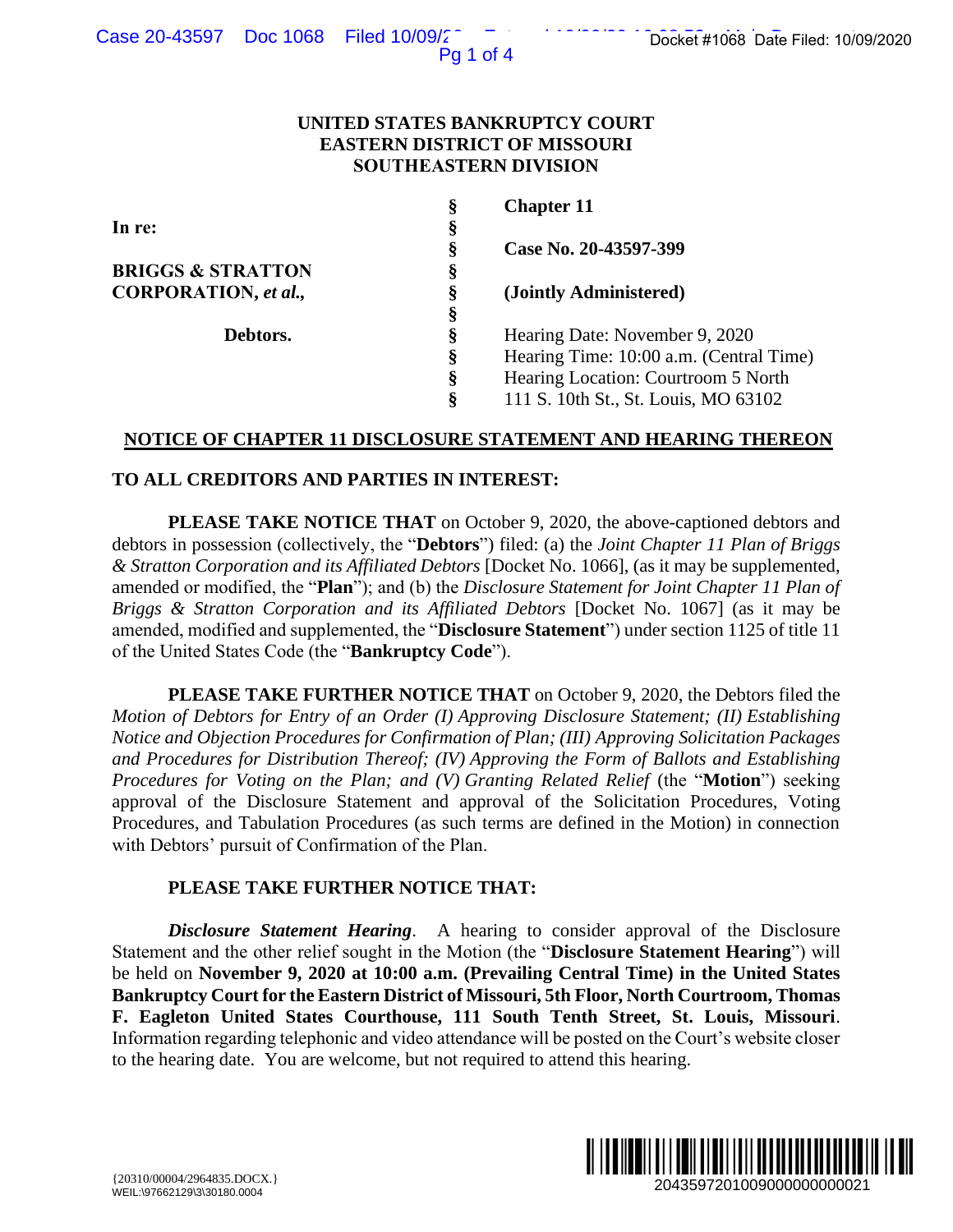Case 20-43597 Doc 1068 Filed 10/09/20 Entered 10/09/20 16:08:53 Main Document Pg 2 of 4

The Disclosure Statement Hearing may be continued from time to time without further notice other than the announcement of the adjourned date(s) at the Disclosure Statement Hearing or as indicated in any notice of agenda of matters scheduled for any continued hearing filed by the Debtors with the Bankruptcy Court.

*Objections to Disclosure Statement*. Objections, if any, to final approval of the Disclosure Statement must be filed and served as to be received on or before **November 2, 2020 at 5:00 p.m. (Prevailing Central Time)** (the "**Disclosure Statement Objection Deadline**"). Any objection to the Disclosure Statement or proposed modifications to the Disclosure Statement, must:

- (a) be in writing;
- (b) conform to the Bankruptcy Rules and the Local Rules;
- (c) set forth the name of the objecting party, the nature and amount of Claims or Interests held or asserted by the objecting party against the Debtors' estates or property;
- (d) set forth the basis for the objection and the specific grounds therefor, and provide proposed language that, if accepted and incorporated by the Debtors, would obviate such objection; and
- (e) be filed, together with proof of service.

Registered users of the Bankruptcy Court's case filing system shall electronically file their objections and responses. All other parties in interest must file their objections and responses in writing with the United States Bankruptcy Court Clerk's Office, 111 S. 10th Street, 4th Floor, St. Louis, Missouri 63102. Pursuant to Bankruptcy Rule 3017, any objection or response must also be served on the following parties by the Disclosure Statement Objection Deadline.

#### *Debtors*

Briggs & Stratton Corporation, *et al.* c/o Kurtzman Carson Consultants LLC, 222 N. Pacific Coast Highway Suite 300 El Segundo, California 90245

#### *Attorneys to the Debtors*

Weil, Gotshal & Manges LLP 767 Fifth Avenue New York, New York 10153 Attn: Ronit J. Berkovich, Esq. Debora A. Hoehne, Esq. Martha E. Martir, Esq. Email: ronit.berkovich@weil.com debora.hoehne@weil.com martha.martir@weil.com

*Office of the U.S. Trustee* Office of the U.S. Trustee for the Eastern District of Missouri 111 South 10th Street Suite 6.353 St. Louis, Missouri 63102 Attn: Sirena T. Wilson, Esq. Email: sirena.wilson@usdoj.gov *Attorneys to the Debtors*

Carmody MacDonald P.C. 120 S Central Ave #1800 Clayton, Missouri 63105 Attn: Robert E. Eggmann, Esq. Christopher J. Lawhorn, Esq. Thomas H. Riske, Esq. Email: ree@carmodymacdonald.com cjl@carmodymacdonald.com thr@carmodymacdonald.com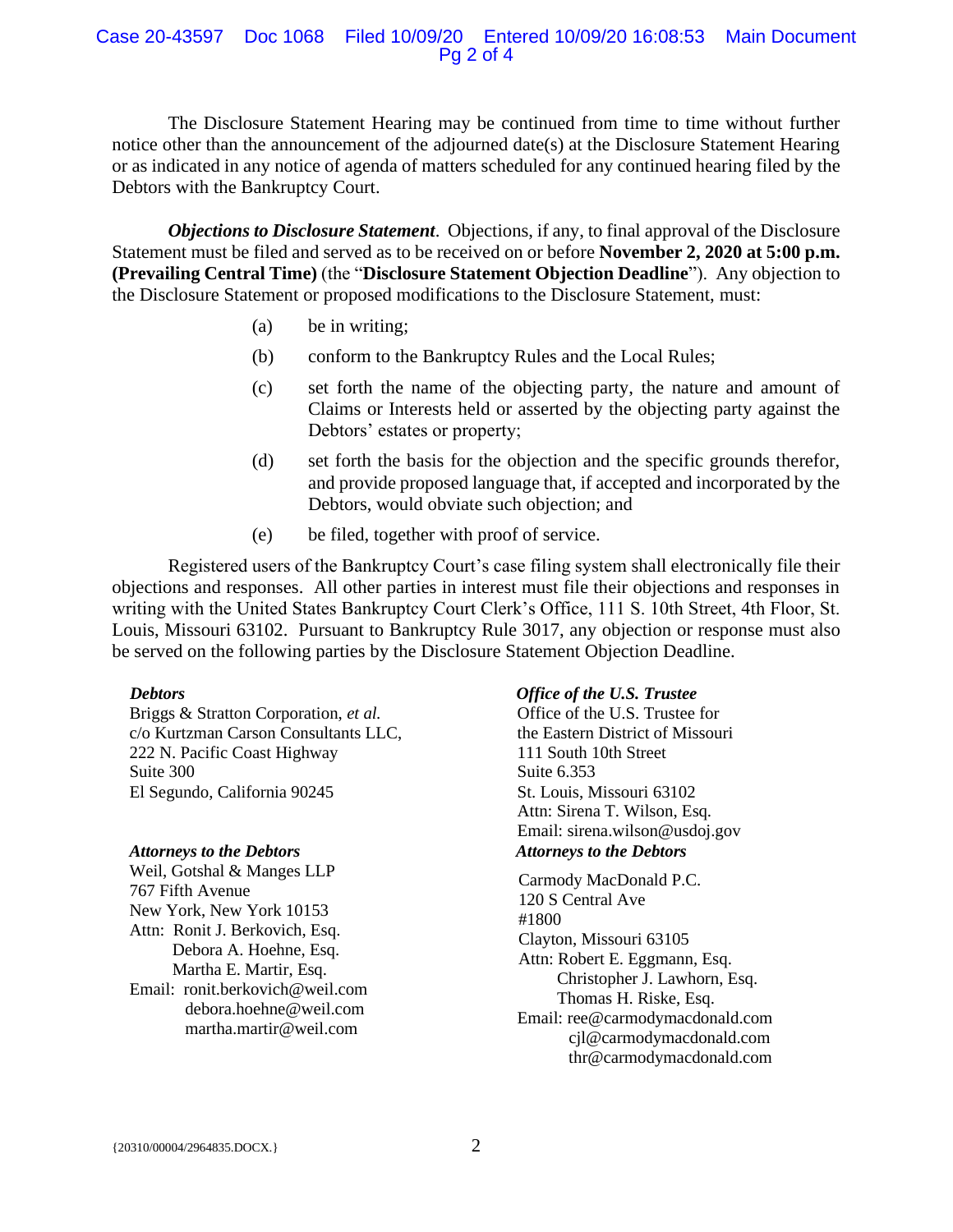## Case 20-43597 Doc 1068 Filed 10/09/20 Entered 10/09/20 16:08:53 Main Document Pg 3 of 4

### *Attorneys to the Creditors' Committee* Brown Rudnick LLP 7 Times Square New York, New York 10036 Attn.: Robert J. Stark, Esq. Oksana P. Lashko, Esq. Andrew M. Carty, Esq. Email: rstark@brownrudnick.com olashko@brownrudnick.com

acarty@brownrudnick.com

#### *Attorneys to the Creditors' Committee*

Doster Ullom & Boyle, LLC 16150 Main Circle Drive Suite 250 Chesterfield, Missouri 63017 Attn: Gregory D. Willard, Esq. Alexander L. Moen, Esq. Email: gwillard@dubllc.com amoen@dubllc

*How to Access the Disclosure Statement and Plan*. Interested parties may review the Disclosure Statement and Plan free of charge at [http://www.kccllc.net/Briggs.](http://www.kccllc.net/Briggs) In addition, the Disclosure Statement and Plan are on file with the Bankruptcy Court and may be reviewed by accessing the Bankruptcy Court's website at: [https://www.moeb.uscourts.gov/.](https://www.moeb.uscourts.gov/) A login and password to the Court's Public Access to Electronic Court Records ("**PACER**") are required to access the information on the Court's website and can be obtained through the PACER Service Center at [www.pacer.psc.uscourts.gov\)](http://www.pacer.psc.uscourts.gov/). Copies of the Disclosure Statement and Plan may also be examined by interested parties during normal business hours at the office of the Clerk of the Bankruptcy Court.

Furthermore, in accordance with Bankruptcy Rule 3017(a) and Local Rule 3017(B), upon written request to Kurtzman Carson Consultants LLC, the Debtors' Voting Agent, the Debtors will provide, at no charge to the requesting party, copies of the Disclosure Statement, the Plan, or the Motion. Such requests shall be made to the Voting Agent at the following address or e-mail:

| If by standard or overnight mail or hand delivery: | If by e-mail          |
|----------------------------------------------------|-----------------------|
| Briggs Ballot Processing Center                    |                       |
| $c/\sigma$ KCC                                     | BriggsInfo@kccllc.com |
| 222 N. Pacific Coast Highway, Suite 300            |                       |
| El Segundo, CA 90245                               |                       |

*Amendments to the Disclosure Statement*. The Debtors may modify the Disclosure Statement, if necessary, prior to, during, or as a result of the Disclosure Statement Hearing without further notice.

# **THIS NOTICE IS NOT A SOLICITATION OF VOTES TO ACCEPT OR REJECT THE PLAN. THE DISCLOSURE STATEMENT MUST BE APPROVED BY THE BANKRUPTCY COURT BEFORE THE PLAN MAY BE SUBMITTED TO CREDITORS FOR A VOTE.**

A Notice of Hearing on Confirmation of the Plan will be sent to all parties in interest at a later date and a copy of the approved Disclosure Statement will be made available to such parties.